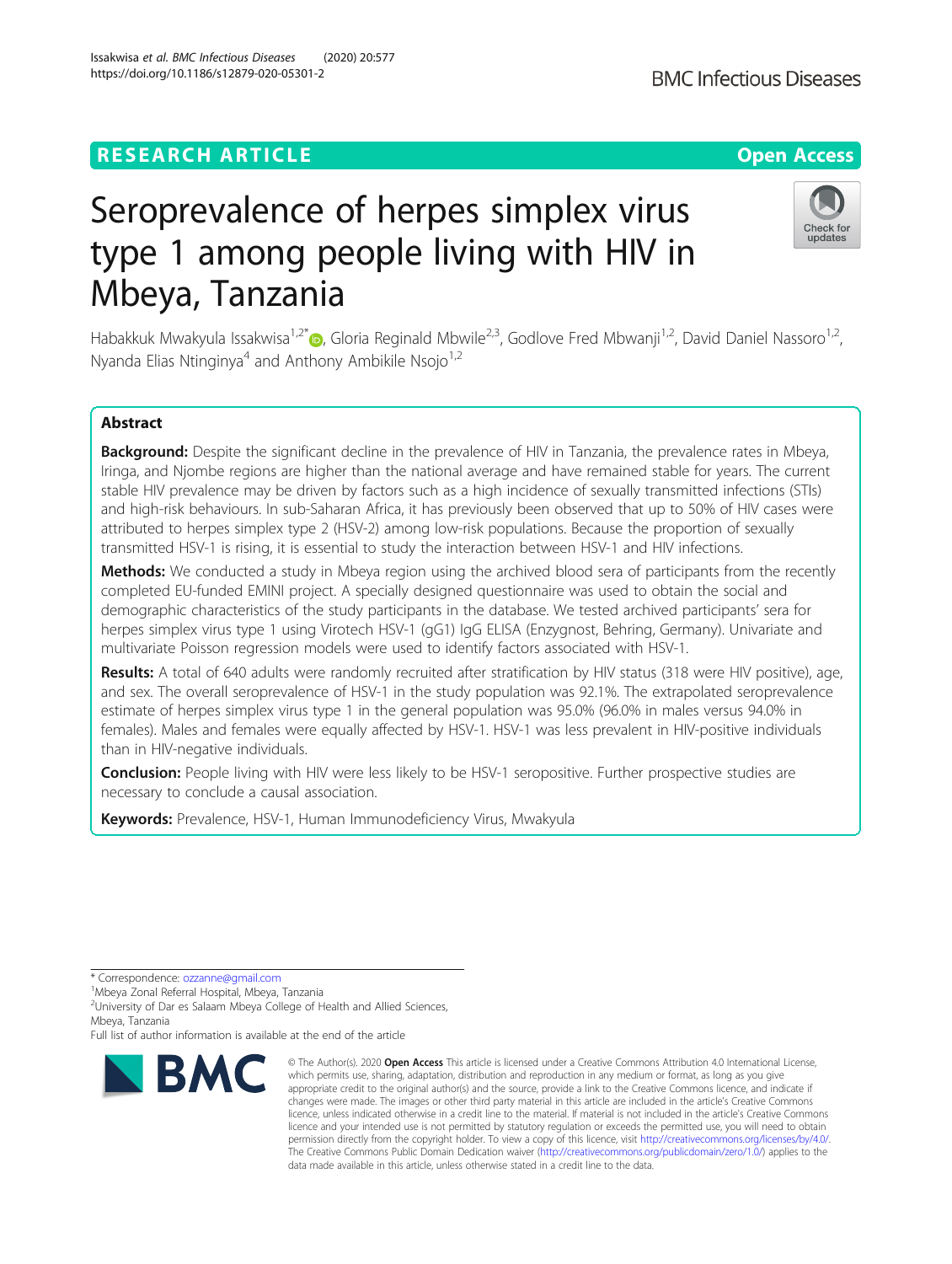# Background

In mainland Tanzania, the prevalence of human immunodeficiency virus (HIV) infection among adults aged 15–49 years is 4.7%, and the prevalence among females is twice that among males (6.2% vs. 3.1%). Although there is evidence of a significant decline in the prevalence of HIV in Tanzania, the prevalence rates in Mbeya, Iringa, and Njombe regions (9.3, 11.3, and 11.4% respectively) are higher than the national average and are stable [[1\]](#page-4-0).

The current stable HIV prevalence may be driven by a high incidence of sexually transmitted infections (STIs) and high-risk behaviours among patients in sub-Saharan Africa who are taking antiretroviral therapy (ART) [\[2](#page-4-0), [3](#page-4-0)]. In contrast, individuals undergoing ART in northern Africa tend to adopt protective behaviours more frequently than those who are not undergoing treatment [[4](#page-4-0)].

Herpes simplex virus type 1 (HSV-1) predominantly causes orolabial ulcers and is acquired during childhood, while HSV-2 causes genital herpes that is commonly associated with sexual activities. Sufficient evidence has demonstrated an increase in HSV-1 anogenital isolates [\[5](#page-4-0)–[10\]](#page-4-0).

There is some evidence that a large proportion of HIV infections is attributable to HSV-2  $[11, 12]$  $[11, 12]$  $[11, 12]$  $[11, 12]$ . In sub-Saharan Africa, it has previously been observed that among low-risk populations, 25% [[13\]](#page-4-0) to 50% [\[14](#page-5-0)] of HIV-1 cases were attributable to HSV-2. HSV-2 disrupts the epithelial barrier and recruits immune cells, which are targets for HIV in the genital area, thereby facilitating the entry of HIV [[15\]](#page-5-0).

Since the proportion of sexually transmitted HSV-1 is rising and HSV-1 leads to the persistent shedding of oropharyngeal mucosal ulcers and ulcerations of genital mucosa and skin [[16](#page-5-0)], it is essential to study the potential role of HSV-1 as a risk factor for HIV infection.

# Methods

The current study was a population-based crosssectional study that analysed data and blood from a subset of participants who were recruited into the EMINI (Establishment of the Infrastructure to Evaluate and Monitor the Impact of New Interventions) cohort.

EMINI was a population-based cohort study that was conducted in Mbeya region between May 2005 and 2009. It included 20,000 people enrolled from 10% of all households in nine randomly selected communities (urban, semi-urban, and rural). The overall objective of the EMINI project was to contribute to the general improvement of health by controlling communicable diseases in Mbeya region.

During each of the annual study visits, a research team visited every participant to conduct a general physical examination, perform interviews (particularly about sexual risk behaviours), and collect several specimens, including blood samples.

The blood specimens collected from the participants were then tested for HIV-1 in the NIMR-MMRC central laboratory at the Mbeya Zonal Referral Hospital in accordance with the existing national HIV testing algorithm. During each survey, serum from every participant was stored at − 80 °C for future use.

The HSV-1-specific gG1 IgG assay (Enzygnost, Behring, Marburg, Germany) was used to examine samples for HSV-1. This assay is an ELISA for the semiquantitative and qualitative detection of IgG antibodies against HSV-1 in human serum. Standard operating procedures and data worksheets for this kit were made and followed in accordance with the manufacturer's recommendations.

We linked the assay results to each participant's demographic characteristics and their responses to the sexual risk behaviour checklist. Data regarding age, sex, sociodemographic status, behaviours of participants, and physical characteristics were all collected during interviews in the participants' households using PDAs. The data were downloaded into Microsoft Access databases and imported into Stata 16.0 (StataCorp, College Station, Texas 77,845 USA) statistical software, which was used for data analyses.

Overall, 7287 participants in the EMINI cohort were between the age of 15 and 49 years old. Participants meeting the inclusion criteria were randomized using Stata 16 after being stratified by age, sex, and HIV status. Stratification was necessary because otherwise, the number of HIV-positive participants would have been too low for meaningful comparisons.

Each participant was assigned a random number, and 23 participants were initially selected per stratum (overall = 23 participants  $\times$  28 strata = 644 participants). A stratum (plural strata) refers to a subset of the population that is being sampled. Strata with fewer than 23 participants were filled from higher age strata with the same sex and HIV combination. For each stratum, 10 participants were also selected for replacement in case the selected initial samples could not be found (total number of replacements was 280). Responses from EMINI interviews were used to assess the sociodemographic characteristics of participants.

We performed all analyses in Stata. Univariate and multivariate associations of different factors with HSV-1 infection were analysed using Poisson regression with robust variance estimates.

# Results

We randomly selected a total of 640 subjects from nine wards of the Mbeya region, and the sample has an equal distribution of sex and HIV status. The majority of the study population had completed a primary level of education (58.4%), were farmers (70.0%), were involved in seasonal activities (50.5%), were married with one spouse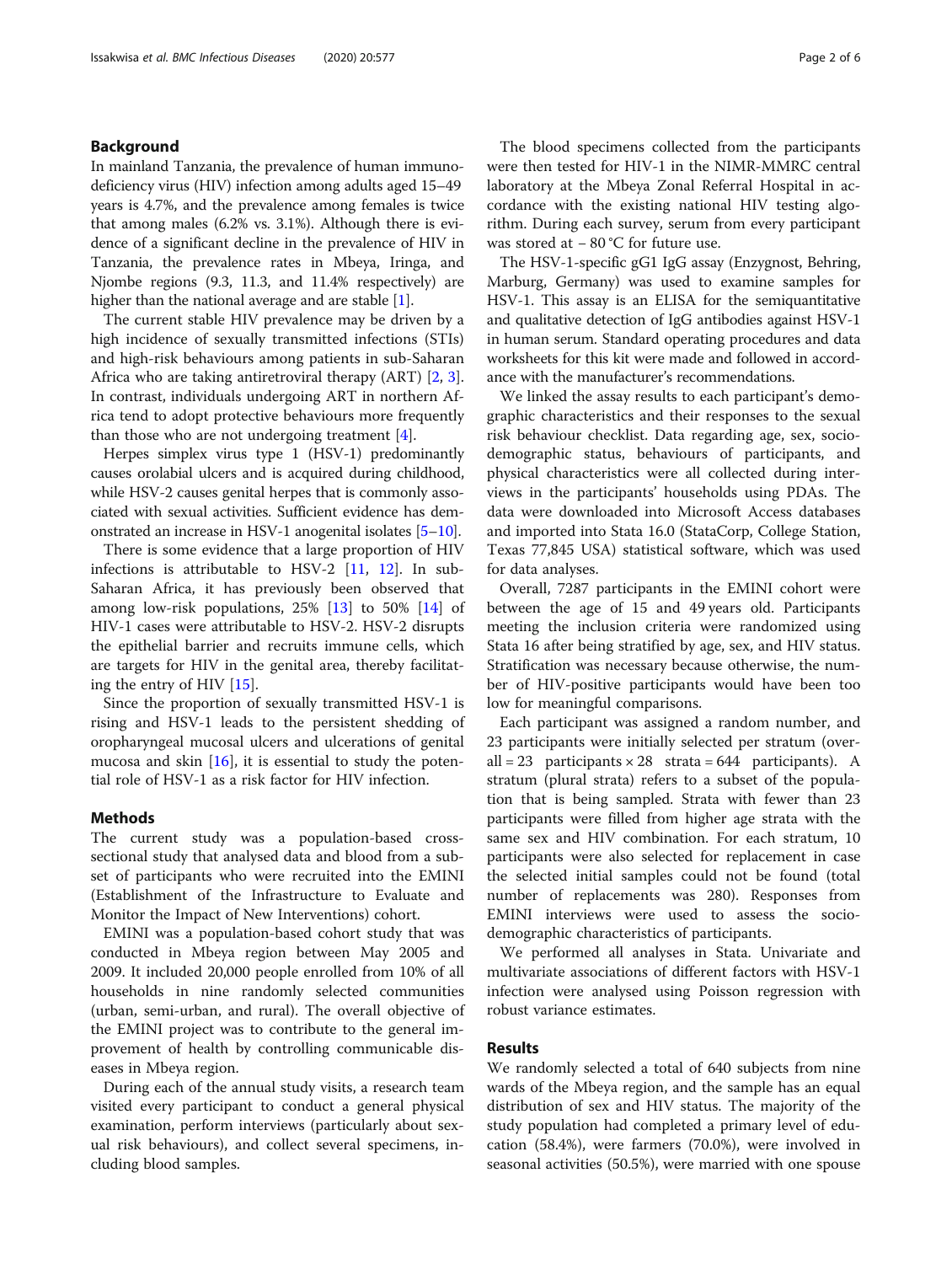(55.0%), and were Christians (77.5%). Some of the sociodemographic characteristics of these participants are shown in Table 1.

Six hundred and twenty-nine sera were tested for HSV-1; 18 sera were indeterminate, and in 11 participants, the volume of sera was insufficient to run the test. None of the sera with indeterminate results were retested. From 611 participant sera tested for herpes simplex virus type 1, 51.2% were males, and 52.4% of sera came from HIV-negative individuals.

The overall seroprevalence of HSV-1 infection was 92.1%, with males and females having a seroprevalence of 94.2 and 89.9%, respectively. A total of 95.7% of HIVnegative and 83.2% of HIV-positive females were reactive to herpes simplex virus type 1 antibodies. These proportions were slightly lower than the seroprevalence of 96.9 and 91.6% among HIV-negative and HIV-positive males, respectively.

Table 1 Frequency distribution of sociodemographic characteristics  $(n = 640)$ 

| Demography          | Frequency | Percent |  |
|---------------------|-----------|---------|--|
| HIV status          |           |         |  |
| Negative            | 322       | 50.3    |  |
| Positive            | 318       | 49.7    |  |
| Sex                 |           |         |  |
| Female              | 319       | 49.8    |  |
| Male                | 321       | 50.2    |  |
| Age group           |           |         |  |
| $15 - 19$           | 77        | 12.0    |  |
| $20 - 24$           | 83        | 13.0    |  |
| $25 - 29$           | 106       | 16.5    |  |
| $30 - 34$           | 101       | 15.8    |  |
| $35 - 39$           | 90        | 14.1    |  |
| $40 - 44$           | 90        | 14.1    |  |
| $45 - 49$           | 93        | 14.5    |  |
| Level of education  |           |         |  |
| No formal education | 88        | 26.9    |  |
| Completed primary   | 374       | 58.4    |  |
| After primary       | 94        | 14.7    |  |
| Marital status      |           |         |  |
| Never married       | 154       | 24.1    |  |
| Married-one spouse  | 352       | 55.0    |  |
| Others              | 134       | 20.9    |  |
| Religion            |           |         |  |
| No religion         | 107       | 16.7    |  |
| Christian           | 496       | 77.5    |  |
| Others              | 36        | 5.8     |  |

We stratified the study participants by HIV status, sex, and age to have enough participants in each stratum. Approximately 50% of study subjects were infected with HIV; the prevalence of HIV infection among the general population of Mbeya was 9.3%. The unadjusted seroprevalence did not interfere with the analysis of the seroprevalence of HSV infections in HIV-infected and uninfected individuals; however, the unadjusted data did not represent the overall seroprevalence in the general population. After extrapolating the current results to the age, sex, and HIV status distribution of the EMINI study population, the seroprevalence estimate of herpes simplex virus type 1 in the general population was 95.0% (96.0% in males versus 94.0% in females).

A chi-square test of independence was performed to examine the relationship between sex and HSV-1 seropositivity. The relation between these variables was significant,  $X^2$  (1,  $N = 611$ ) = 3.929,  $p = .047461$ . Men were more likely than women to be HSV-1 positive (Table [2](#page-3-0)).

The correlation between HSV-1 and HIV status was tested using chi-square and Z score tests. A chi-square test of independence showed that there was a significant association between HSV-1 seropositivity and HIV status,  $X^2$  (1,  $N = 611$ ) = 15.6482,  $p = .000076$ ; these findings were consistent with additional analyses, with a Z score of  $-3.9558$  and a *p*-value of .00004. The result suggests that either disease, namely, HIV, or HSV-1, would be protective against the other.

Poisson regression analysis with robust variance estimates showed that there was no significant change in the trend of seroprevalence of herpes simplex virus type 1 over age by HIV status.

To assess the univariate association of sex and HIV status with HSV-1 infection, Poisson regression analysis with robust variance estimates for stratified variables was used (Table [3](#page-3-0)). There was no significant difference in HSV infections between females and males. People with HIV were less likely to have HSV-1 infections. When we included the same variables in a multivariate model, the results revealed a 7% decrease in the seroprevalence of HSV-1 among HIV-positive patients.

## **Discussion**

This study presents the first report of the seroprevalence of herpes simplex virus type 1 in the general population of Tanzania based on HIV status. The unadjusted seroprevalence of herpes simplex virus type 1 infections in this study population was 92.1%, and the seroprevalence estimate for the general population was 95.0%. The rate in our study is higher than the prevalence rates in the general population of the following countries: the United States of America, 67% [[17](#page-5-0)]; Israel, 59.8% [\[18](#page-5-0)]; and Switzerland, 80% [[19\]](#page-5-0). The estimate from our study is, however, comparable to the general populations of some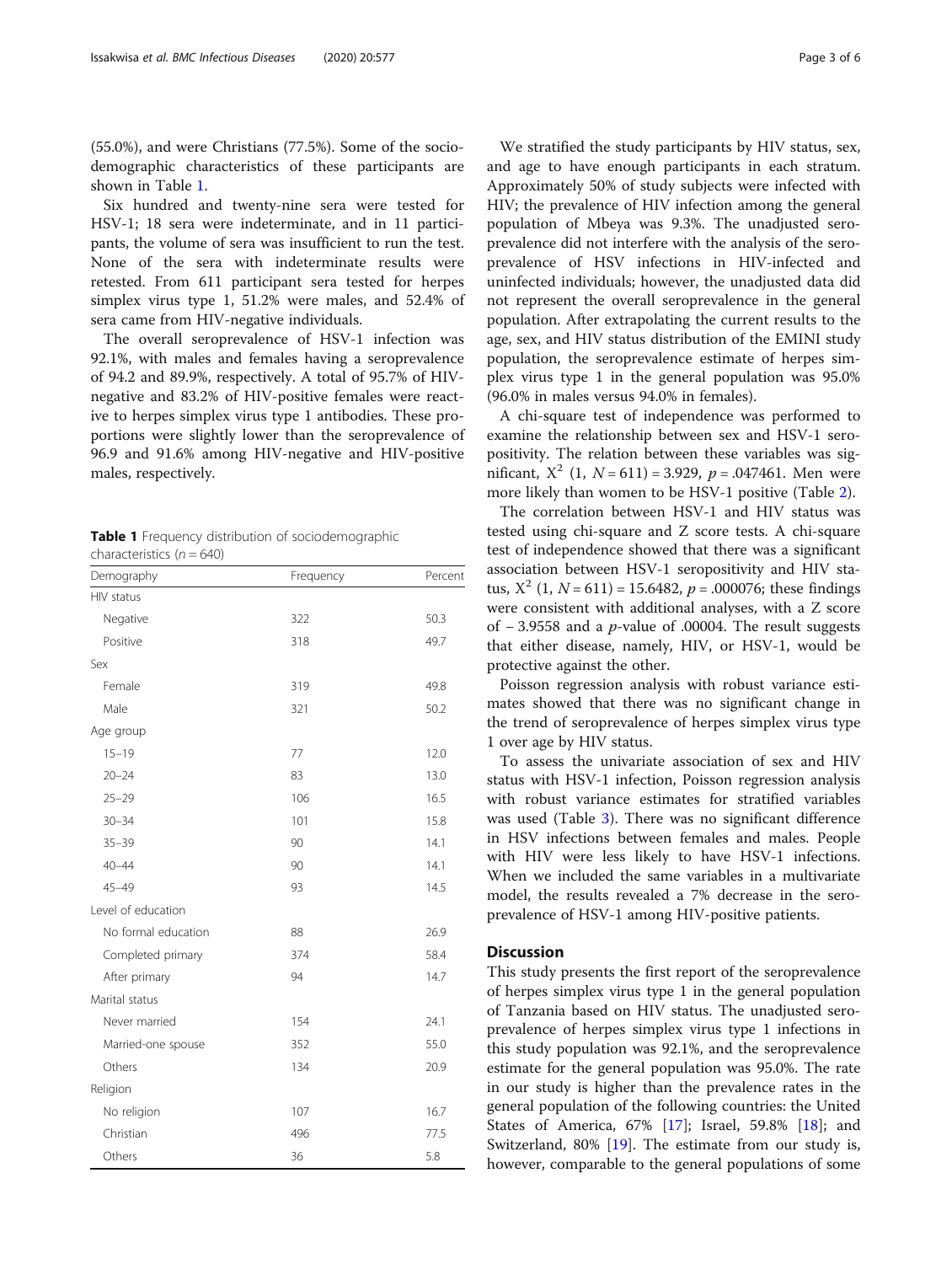|          | Male (Expected total) $[X^2]$              | Female (Expected total) $[X^2]$ | Tota |
|----------|--------------------------------------------|---------------------------------|------|
| $HSV-1$  |                                            |                                 |      |
| Positive | 295 (288.41) [0.15]                        | 268 (274.59) [0.16]             | 563  |
| Negative | 18 (24.59) [1.77]                          | 30 (23.41) [1.85]               | 48   |
|          | 313                                        | 298                             | 611  |
|          | <b>HIV Positive</b>                        | <b>HIV Negative</b>             |      |
| Positive | 255 (268.14) [0.64]<br>308 (294.86) [0.59] |                                 | 563  |
| Negative | 36 (22.86) [7.55]                          | 12 (25.14) [6.87]               | 48   |
|          | 291                                        | 320                             | 611  |

<span id="page-3-0"></span>Table 2 Prevalence of herpes simplex virus type 1 by sex and HIV status

The chi-square statistic is 3.929. The p-value is .047461. This result is significant at  $p < .05$ 

regions in Syria [[20\]](#page-5-0), rural Uganda (91.2%) [[21\]](#page-5-0), and the urban region of Tanzania (92%) [[22\]](#page-5-0).

In contrast to other studies where the seroprevalence of HSV-1 was significantly higher in females [[23](#page-5-0)–[25](#page-5-0)], this study shows that men are more often infected than women. However, this association was no longer significant after adjusting for other factors in the multivariate model (PR 1.04, p-value = .110).

Surprisingly, the present study shows a lower seroprevalence of herpes simplex virus type 1 infection among HIV-positive individuals compared to HIVnegative individuals (87.6% vs. 96.3%). In univariate and multivariate analyses, HIV positivity was associated with lower HSV-1 seropositivity.

This is the first study to report the low seroprevalence of HSV-1 in HIV-infected individuals. These findings were derived from a seroprevalence study, and henceforth the presence of genital herpes by HSV-1 was not assessed. The finding could also have been confounded by other dynamics such as age at sexual debut, behavioral factors like condom use and herpes simplex type 2 infections; and therefore, this finding in this study design should, consequently, be interpreted with caution.

Do HIV positive individuals receive more information about condom use than non-positive, and henceforth they have a better chance of protection against sexually transmitted infections, such as HSV-1? Some studies in sub-Saharan Africa have already described low condom use among individuals on antiretroviral drugs [\[2](#page-4-0), [3\]](#page-4-0). While most HSV-1 infections are acquired in childhood but changes in HSV-1 epidemiology have been witnessed showing acquisition in later age [\[26](#page-5-0)]. Another study has also reported that HSV-1 infection is not transmitted sexually in HIVinfected individuals [\[27](#page-5-0)]. Meanwhile, from our research group, in the same participants' sera, the seroprevalence of HSV-2 IgG was higher in HIV-positive individuals (unpublished observation).

Table 3 Univariate and multivariate association of various factors with HSV-1 infection

| Variable     | Stratum   | Number in stratum | Prevalence ratio | 95% CI                    | $P$ -value |
|--------------|-----------|-------------------|------------------|---------------------------|------------|
| Univariate   |           |                   |                  |                           |            |
| Sex          |           |                   |                  |                           |            |
|              | Female*   | 298               | 1                | $\overline{\phantom{m}}$  |            |
|              | Male      | 313               | 1.05             | $(1.00 \text{ to } 1.10)$ | 0.050      |
| HIV status   |           |                   |                  |                           |            |
|              | Negative* | 320               | 1                | $\equiv$                  |            |
|              | Positive  | 291               | 0.91             | $(0.87 \text{ to } 0.96)$ | < 0.001    |
| Multivariate |           |                   |                  |                           |            |
| Sex          |           |                   |                  |                           |            |
|              | Female*   | 298               | 1                |                           |            |
|              | Male      | 313               | 1.04             | $(0.99 \text{ to } 1.10)$ | 0.110      |
| HIV status   |           |                   |                  |                           |            |
|              | Negative* | 320               |                  | $\qquad \qquad -$         |            |
|              | Positive  | 291               | 0.93             | $(0.89 \text{ to } 0.98)$ | 0.004      |

Results of Poisson regression with robust variance estimates for stratified variables. Univariate and multivariate models for sex, age, and HIV status, all other variables adjusted for sex, age, and HIV status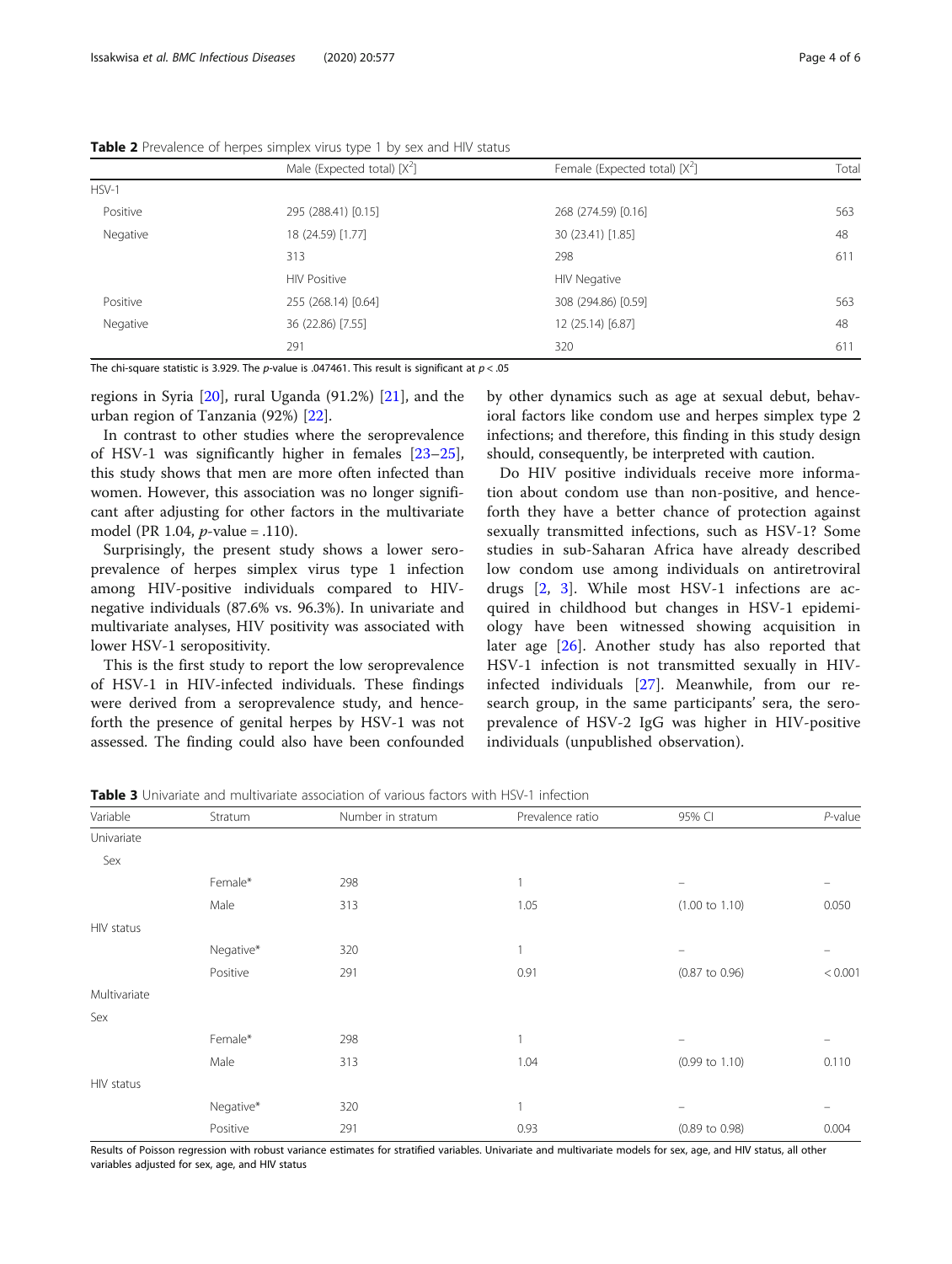<span id="page-4-0"></span>There is a paucity of epidemiological studies that describe the interaction of HSV-1 and HIV. The present findings support the observed negative in vitro interaction between HSV-1 and HIV. Calistri et al. [\[28](#page-5-0)] used the CD4 human lymphoblastoid cell line CEM that was infected chronically by HSV-1,  $CEM_{HSV}$ , and superinfected the cells with HIV-1. They found that HIV-1 growth was inhibited, probably due to HSV-1 failing to induce HIV-1 gene expression through the transactivation of the long terminal repeat (LTR).

Correspondingly, one more study has found that membrane-bound HSV-1 glycoprotein D is required for inhibiting the release of infectious HIV-1 [[29\]](#page-5-0). Likewise, Polpitiya et al. found HSV-1 proteins, such as glycoprotein M, US3, and UL24, potently restricted the replication of HIV-1 and also prevented the incorporation of the HIV-1 gp120/gp41 into virus particles [[30\]](#page-5-0).

#### Conclusions

The seroprevalence of HSV-1 in this population was high. People living with HIV were less likely to be HSV-1 positive. The current study design is susceptible to many confounding factors, and it is difficult to determine the causal association. Further prospective studies are necessary to conclude a causal relationship.

#### Abbreviations

HIV: Human Immunodeficiency Virus; AIDS: Acquired Immune Deficiency Syndrome; HSV-1: Herpes Simplex Virus Type 1; EU: European Union; EMINI: Establishment of the Infrastructure to Evaluate and Monitor the Impact of New Interventions; ELISA: Enzyme-Linked Immunosorbent Assay; gG1: Glycoprotein G 1; NIMR: National Institute for Medical Research; MMRC: Mbeya Medical Research Center; PDAs: Personal Digital Assistants; TX: Texas; MMReC: Mbeya Medical Research and Ethics Committee; CI: Confidence Interval; CEM: Contagious Equine Metritis

#### Acknowledgements

Not applicable.

#### Study limitations

This study shows that both types of HSV-1 infections are less common in HIV-infected individuals. Limited by its cross-sectional design, the analysis of possible risk factors suggests that inferences from its findings should be made cautiously regarding the possible observed association.

## Strength of the study

The strength of this study is the use of statistical methods tailored to the high prevalence of herpes simplex virus type 1 infection. The use of Poisson regression models with robust variance estimates allows for the direct estimation of prevalence ratios, which are more interpretable than odds ratios in high prevalence situations [\[31](#page-5-0)].

#### Authors' contributions

HMI and AAN designed, analysed and interpreted the research findings. HMI and AAN performed the serological testing and were major contributors in writing the manuscript. HMI, GRM, GFM, DDN and NEN drafted the work and substantively revised it. All authors read and approved the final manuscript.

#### Funding

This work was supported by Mbeya Zonal Referral Hospital and NIMR-MMRC.

#### Availability of data and materials

The datasets generated during and/or analysed during the current study are available from the corresponding author upon reasonable request.

#### Ethics approval and consent to participate

We sought ethical clearance to use archived participants' data and serum from the Muhimbili University of Health and Allied Sciences and Mbeya Medical Research and Ethics Committees (MMReC). We observed confidentiality, and no unauthorized persons had access to the collected data. Each subject was assigned a study identification number that was not linked to individual names.

#### Consent for publication

Not applicable.

#### Competing interests

The authors declare that they have no competing interests.

#### Author details

<sup>1</sup>Mbeya Zonal Referral Hospital, Mbeya, Tanzania. <sup>2</sup>University of Dar es Salaam Mbeya College of Health and Allied Sciences, Mbeya, Tanzania. <sup>3</sup>Mbeya Regional Referral Hospital, Mbeya, Tanzania. <sup>4</sup>NIMR-Mbeya Medical Research Center, Mbeya, Tanzania.

#### Received: 22 November 2019 Accepted: 27 July 2020 Published online: 05 August 2020

#### References

- 1. FINAL\_THIS-2016-2017\_Final-Report\_\_06.21.19\_for-web\_TS.pdf [Internet]. [cited 2019 Sep 9]. Available from: https://phia.icap.columbia.edu/wp [content/uploads/2019/06/FINAL\\_THIS-2016-2017\\_Final-Report\\_\\_06.21.19\\_](https://phia.icap.columbia.edu/wp-content/uploads/2019/06/FINAL_THIS-2016-2017_Final-Report__06.21.19_for-web_TS.pdf) [for-web\\_TS.pdf.](https://phia.icap.columbia.edu/wp-content/uploads/2019/06/FINAL_THIS-2016-2017_Final-Report__06.21.19_for-web_TS.pdf)
- 2. Dodds JP. Increase in high risk sexual behaviour among homosexual men, London 1996-8: cross sectional, questionnaire study. BMJ. 2000;320(7248):1510–1.
- 3. Do AN, Hanson DL, Dworkin MS, Jones JL. Risk factors for and trends in gonorrhea incidence among persons infected with HIV in the United States. AIDS. 2001;15(9):1149–55.
- 4. Bouhnik A-D. Highly active antiretroviral treatment does not increase sexual risk behaviour among French HIV infected injecting drug users. J Epidemiol Community Health. 2002;56(5):349–53.
- 5. Ayoub HH, Chemaitelly H, Abu-Raddad LJ. Characterizing the transitioning epidemiology of herpes simplex virus type 1 in the USA: model-based predictions. BMC Med. 2019;17(1):57.
- 6. Pereira VSS, Moizeis RNC, Fernandes TAAM, Araújo JMG, Meissner RV, Fernandes JV. Herpes simplex virus type 1 is the main cause of genital herpes in women of Natal, Brazil. Eur J Obstet Gynecol Reprod Biol. 2012 Apr;161(2):190–3.
- 7. Lafferty WE, Downey L, Celum C, Wald A. Herpes simplex virus type 1 as a cause of genital herpes: impact on surveillance and prevention. J Infect Dis. 2000;181(4):1454–7.
- 8. Lowhagen G-B. First episodes of genital herpes in a Swedish STD population: a study of epidemiology and transmission by the use of herpes simplex virus (HSV) typing and specific serology. Sex Transm Infect. 2000 Jun 1;76(3):179–82.
- 9. Ross JD, Smith IW, Elton RA. The epidemiology of herpes simplex types 1 and 2 infection of the genital tract in Edinburgh 1978-1991. Sex Transm Infect. 1993 Oct 1;69(5):381–3.
- 10. Mertz GJ, Rosenthal SL, Stanberry LR. Is Herpes Simplex Virus Type 1 (HSV-1) Now More Common than HSV-2 in First Episodes of Genital Herpes? Sex Transm Dis. 2003;30(10):801–2.
- 11. Freeman EE, Weiss HA, Glynn JR, Cross PL, Whitworth JA, Hayes RJ. Herpes simplex virus 2 infection increases HIV acquisition in men and women: systematic review and meta-analysis of longitudinal studies. AIDS. 2006; 20(1):73–83.
- 12. Abu-Raddad LJ, Magaret AS, Celum C, Wald A, Longini IM, Self SG, et al. Genital Herpes Has Played a More Important Role than Any Other Sexually Transmitted Infection in Driving HIV Prevalence in Africa. Bangsberg DR, editor. PLoS ONE. 2008;3(5):e2230.
- 13. Sobngwi-Tambekou J, Taljaard D, Lissouba P, Zarca K, Puren A, Lagarde E, et al. Effect of HSV-2 Serostatus on acquisition of HIV by young men: results